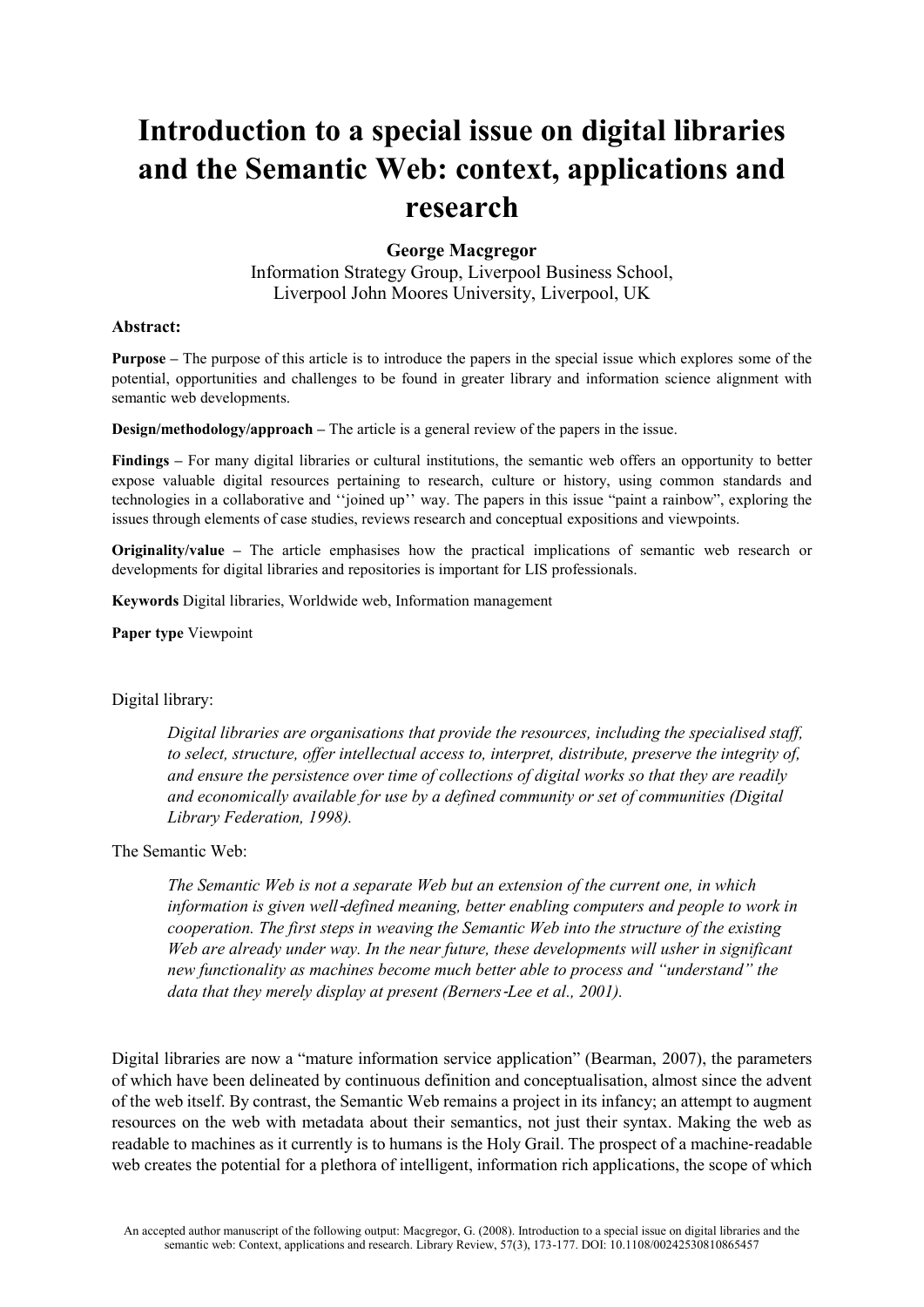precludes a dozen special issues (see Legg, 2007 for a brief review). There clearly exists numerous opportunities for digital libraries to use what the Semantic Web can offer. Perhaps the most seductive of these relates to improved user resource discovery across distributed heterogeneous collections (via search disambiguation or inference) and improved data interoperability, among many others.

This special issue presents a collection of papers aimed at exploring some of the potential, opportunities and challenges to be found in greater LIS alignment with Semantic Web developments. For many digital libraries or cultural institutions, the Semantic Web offers an opportunity to better expose valuable digital resources pertaining to research, culture or history, using common standards and technologies in a collaborative and "joined up" way. Semantic Web technologies are capable of enhancing digital libraries or repositories by facilitating improved navigation and retrieval within heterogeneous document environments, user profiling, personalisation and contextualisation, improved user interfaces and human‐computer interaction. Such technologies also have the potential to solve or aid the management of problems relevant to digital libraries and the LIS community generally, such as semantic interoperability, advanced metadata and information integration, the management of large corpora of heterogeneous digital resources, and so forth.

Given the potential benefits to be gleaned and the clear synergy between LIS and the Semantic Web, much of the digital library community has been slow to assimilate Semantic Web developments, or has chosen to ignore them altogether. Whether this has been a consequence of a perception that it is the preserve of the W3C and irrelevant to the community, or whether both communities are talking at crosspurposes remains a moot point. Fortunately, it is possible to write that this position has been altering over recent years. Greenberg and Méndez (2007a) suggest the change was precipitated by the emerging notion of "Library 2.0", first proposed by Miller (2005) and further developed in 2006 (Miller, 2006). Miller's "call to arms" may use Web 2.0 as the hook, but its detail has awoken a wider recognition within LIS that it has to be more proactive in delivering valuable content to users and must – more generally – participate in the evolution of the web itself.

This special issue was announced in early 2007. Since then Greenberg and Méndez (Greenberg and Méndez, 2007b) have edited a special issue of Cataloging and Classification Quarterly on a similar theme, published simultaneously as an indispensable monograph. This special issue of Library Review attempts to continue the collection of papers presented by Greenberg and Méndez and build upon similarly themed conferences (Prasad and Madalli, 2007), the latter of which originally inspired this special issue of Library Review. Since this issue is using previous literature as a springboard, some basic Semantic Web concepts may elude exposition. Those readers requiring further detail are encouraged to consult Greenberg and Méndez (2007b), part I of which includes papers on the Semantic Web building blocks, or Legg (2007).

## **Digital libraries and the Semantic Web: context, applications and research**

The papers contained in this special issue comprise a rainbow painted in the splendour of the Emerald paper categories[1]; encompassing elements of case studies, general reviews, research and conceptual expositions, and viewpoints.

This issue begins with a Library Review staple: the ANTAEUS column. Nick Joint provides musings on the special issue theme and considers the impact of Semantic Web developments on digital libraries and the practitioner librarian. Joint outlines some of the broad issues associated with the Semantic Web, together with a simple explanation of some basic Semantic Web principles. He concludes that the Semantic Web is of fundamental importance to LIS practitioners (particularly for digital repository developments and the increased exposure of open access materials) and argues that if the true Semantic Web dream is to be realised, the LIS community will have to play an active role. However – in true ANTAEUS style – Joint also provides a cautionary note and reminds us that the futuristic nature of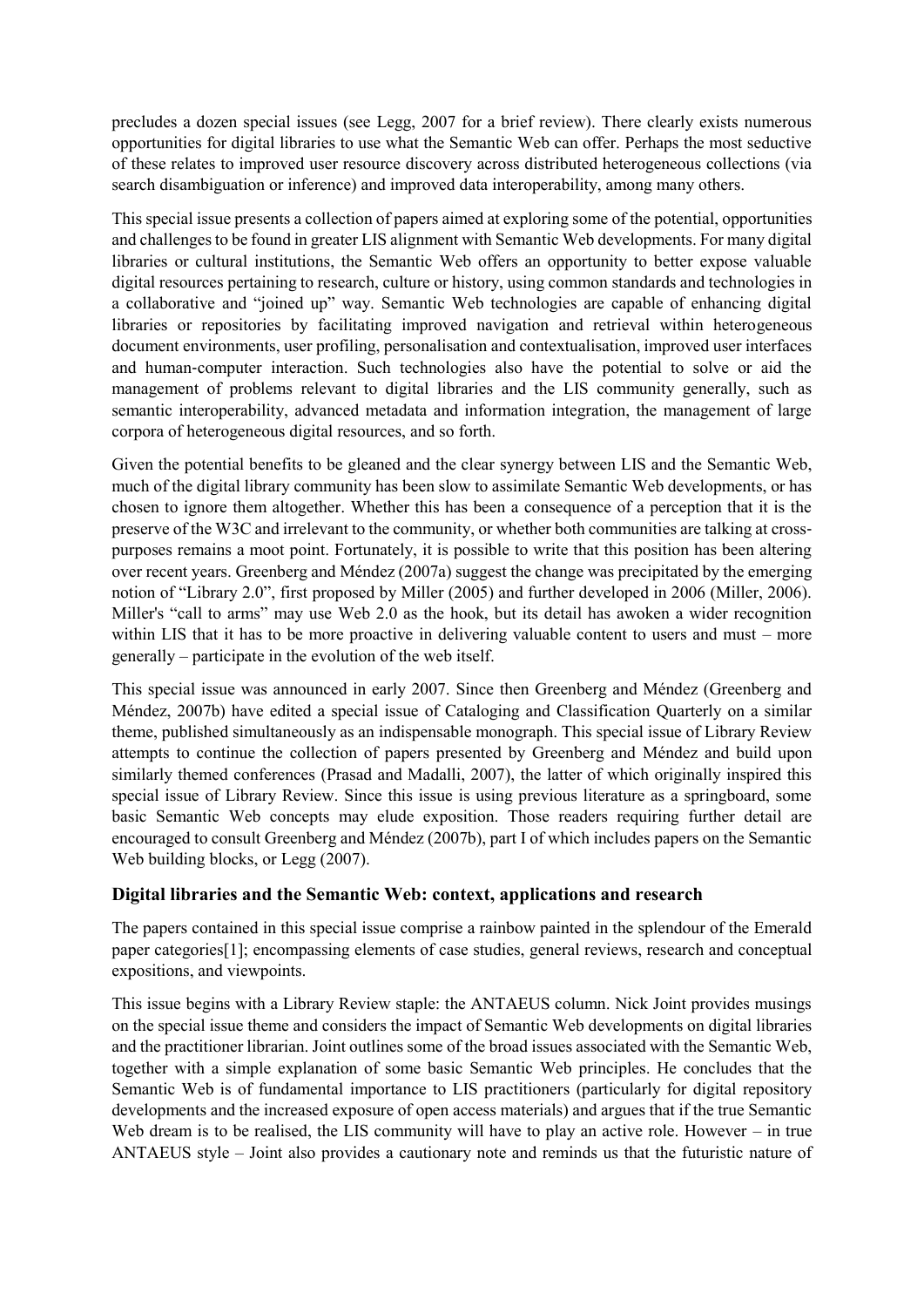Semantic Web/digital library interactions requires practitioner–oriented research to ensure the implementation of meaningful and practical applications.

The LIS community has much in common with developments in the Semantic Web. This is perhaps most obvious in the Semantic Web use of ontology; an area that resonates squarely with the study of other Knowledge Organisation Systems (KOS), such as classification schemes, taxonomies, thesauri or subject heading lists. Most of the papers in the special issue explore – or at least touch on – the use of such techniques as a means of addressing issues of semantic heterogeneity.

Emanating from the STITCH project[2] and highly active in the development of the Semantic Web itself, Antoine Isaac, Henk Matthezing, Stefan Schlobach and Claus Zinn demonstrate how Semantic Web techniques can ameliorate semantic interoperability issues within the cultural heritage domain, providing users with integrated and seamless access to heterogeneous collections. Isaac et al. deploy the Simple Knowledge Organisation System (SKOS)[3] and automatic "vocabulary alignment" methods to facilitate semantic user searching and navigation across collections. Whilst Isaac et al. concede that these techniques require further refinement and experimentation, they conclude that it is the future for digital libraries and cultural heritage collections; successfully shifting us from "separate islands of collections and vocabularies to better connected networks of cultural heritage knowledge".

With a mission to combat hunger through improved knowledge exchange, the Knowledge Exchange and Capacity Building Division (KCE)[4] of the Food and Agriculture Organization of the United Nations (FAO)[5] continue to lead developments in digital library technologies. Margherita Sini, Boris Lauser, Gauri Salokhe, Johannes Keizer and Stephen Katz discuss the development of the AGROVOC concept server (CS). The OWL[6] compliant CS is designed as a "collaborative reference platform", providing a collection of commonly used agricultural concepts, containing a plethora of terms, definitions and relationships between terms in multiple languages. Sini et al. also detail the CS Workbench, a CS module enabling the distributed and collaborative management of the CS, in turn facilitating the re-use and extension of agricultural knowledge for increased interoperability and improved user services.

Philipp Mayr, Peter Mutschke and Vivien Petras use the German science portal "vascoda"[7] as a testbed for implementing techniques designed to ameliorate user term vagueness and to improve result rankings for users. They demonstrate a search term recommender system employing terminology mappings and query expansion techniques. Approaches derived from scientometrics and network analysis are also deployed to better rank user result sets. Noting various synergies with Friend‐of‐a‐ Friend (FOAF)[8], Mayr et al. rank results according to the core journals of specific domains of knowledge (Bradfordizing) and by the centrality of authors in co-authorship networks. It is the conclusion of Mayr et al. that greater intersection between the digital library and the Semantic Web communities will produce improved analytical tools and interfaces for the presentation of information better adapted to users' needs; something that Mayr et al. intend to pursue in further work.

As we have noted, the LIS use and deployment of KOS resonates with the Semantic Web use of onotology. This, in turn, is an area that resonates with the work of S.R. Ranganathan, a founding father of modern library science and key founder of the Documentation Research and Training Centre (DRTC), Bangalore[9]. Continuing Ranganathan's legacy and emanating from DRTC itself, Prasad and Devika Madalli use their paper to propose a faceted infrastructure model for semantic digital libraries. This conceptual model – to be implemented and evaluated as part of a wider research study – employs a "centre‐out approach"; the centre being semantic representations (based on faceted ontologies) of information. Prasad and Madalli also provide us with a useful reappraisal of why digital libraries have to be cognisant of Semantic Web developments and seize this new potential for enhanced user resource discovery.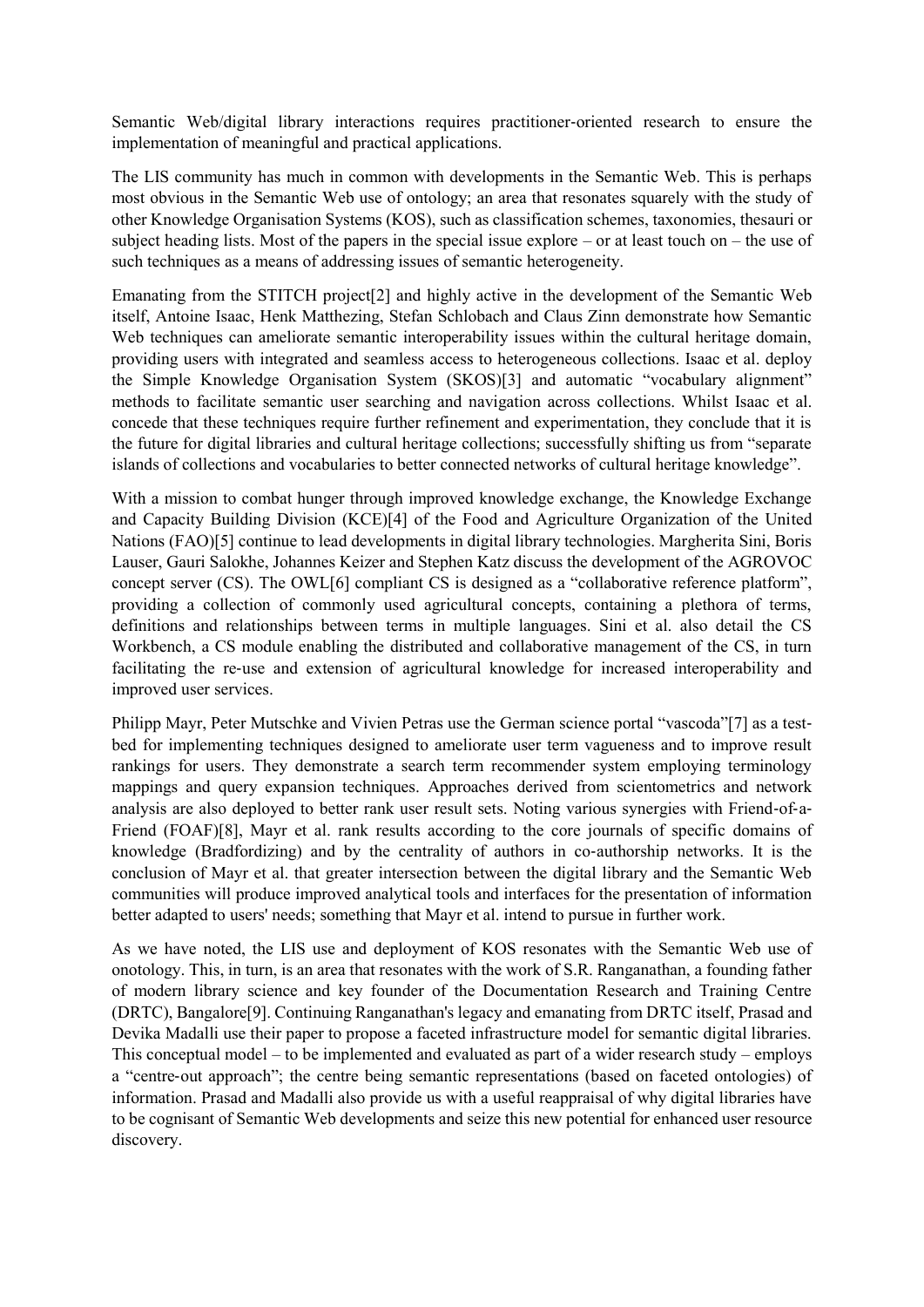As Isaac et al. remind us, digital libraries offer access to large amounts of heterogeneous resources. Semantic Web approaches to the management of these resources (e.g. through the use of ontology to ensure the consistent labelling and description of resources and the use of common technical standards) can ameliorate or resolve the interoperability issues often encountered by digital libraries. Resolving heterogeneity to ensure interoperability or to improve information retrieval is the focus Jürgen Krause, who picks up themes raised by Mayr et al. Krause closes the special issue with a detailed theoretical exposition, exploring the development of Semantic Web approaches in tandem with those of digital libraries. In particular, Krause focuses on the "Shell model", an approach used in the German science portal "vascoda", and conceptually analyses the two approaches which – although employing different techniques – seek the same goal (i.e. to resolve semantic heterogeneity). He places both under intense theoretical scrutiny, noting areas for optimism, but also those areas which require caution. Krause also notes the mismatch between the Semantic Web rationale for using controlled vocabularies instead of ontologies (by using alternatives such as SKOS, for example) and that of the LIS community, and argues that the both communities have to revert to "weaker semantic foundations" via SKOS in order to achieve the ultimate aim of the Semantic Web: interoperability.

It was the intention of the guest editor that this issue should emphasise the practical implications of Semantic Web research or developments for digital libraries and repositories; for research to be given an applied LIS focus in order to increase relevance to the usual Library Review readership. Considering all the papers together, it is hoped that the reader develops a fuller appreciation of the special issue theme. And it is hoped that both the digital library and Semantic Web community benefit from this activity. At the very least it is hoped that it stimulates further comment on areas of useful overlap between communities and how the aims of each can be furthered by increased collaboration.

### **Acknowledgements**

The author wishes to extend his thanks to David McMenemy (Library Review editor) for his editorial guidance throughout the stewardship of this special issue, and to all those who kindly participated as peer reviewers. Their involvement was greatly appreciated.

#### **Notes**

1. Guidelines for writing structured abstracts: [www.emeraldinsight.com/info/authors/writing\\_for\\_emerald/abstracts.jsp](http://www.emeraldinsight.com/info/authors/writing_for_emerald/abstracts.jsp) (accessed 01 December 2007).

2. STITCH Project:<http://stitch.cs.vu.nl/> (accessed 01 December 2007).

3. Simple Knowledge Organisation Systems (SKOS):<http://www.w3.org/2004/02/skos/> (accessed 01 December 2007).

4. Knowledge Exchanges and Capacity Building Division (KCE): [www.fao.org/gi/gil/index\\_en.asp](http://www.fao.org/gi/gil/index_en.asp) (accessed 01 December 2007).

5. Food and Agriculture Organization of the United Nations (FAO)[: www.fao.org/](http://www.fao.org/) (accessed 01 December 2007).

6. Web Ontology Language (OWL)[: www.w3.org/2004/OWL/](http://www.w3.org/2004/OWL/) (accessed 01 December 2007).

7. vascoda[: http://www.vascoda.de/](http://www.vascoda.de/) (accessed 01 December 2007).

8. Friend-of-a-Friend (FOAF) Vocabulary Specification[: http://xmlns.com/foaf/spec/](http://xmlns.com/foaf/spec/) (accessed 01 December 2007).

9. Documentation Research and Training Centre (DRTC)[: http://drtc.isibang.ac.in/DRTC/](http://drtc.isibang.ac.in/DRTC/) (accessed 01 December 2007).